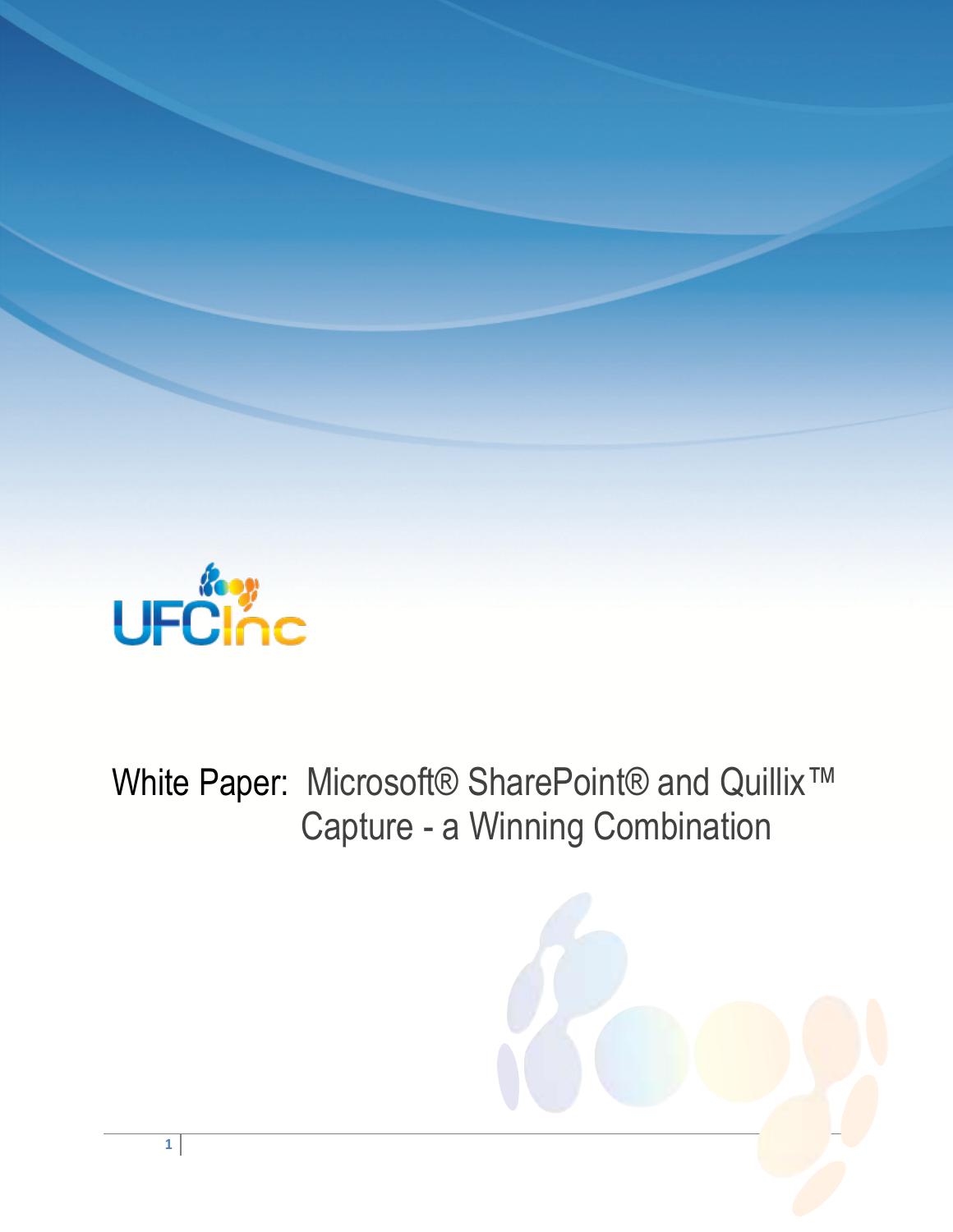## **Microsoft SharePoint®**

There is little doubt that the ECM market is being redefined by Microsoft SharePoint. Microsoft describes its newest release, SharePoint 2010, as "The Business Collaboration Platform for the Enterprise and the Web". This release comes with hundreds of new features, including upgrades to collaborative content functionality, better metadata driven navigation, and a faster interactive search experience to name a few. With the new release of SharePoint 2010, more and more organizations are starting to jump on the SharePoint bandwagon. It has launched data collaboration and records management into the limelight, highlighted the importance of image and data capture tools, and turned ECM into an infrastructure play.

But we all know that SharePoint alone can't meet all of the ECM needs of an enterprise. Microsoft's strategy has always been to build platforms which satisfy the majority of common requirements but to leave open a pool of other requirements that are addressed by third-party products. In the case of SharePoint, it needs third-party applications to fill in a number of voids by supplying key ECM capabilities (such as data capture and transactional content management).

One requirement that SharePoint does not address is in the area of capturing paper documents. Paper documents need an efficient way to get into the SharePoint repository. This includes accurately building index data and correctly storing the documents within the associated SharePoint library. None of these tasks are handled out of the box by SharePoint.

This is where data capture products like Quillix Capture can help.

## **Quillix™ Capture**

As much as SharePoint is seemingly proliferating as a content management program, it is dependent on leading data capture applications like Quillix™ Capture to be able to on-ramp documents and data into it. Being able to easily and efficiently convert and index high volumes of paper products directly into SharePoint is critical. By combining a data capture application like Quillix Capture with a backend repository like SharePoint, you have a winning combination. You will be able to scan and capture documents, faxes, emails, and other electronic documents through Quillix Capture and then publish output files (images and recognized documents) directly to a Microsoft Office SharePoint Server library.

As a browser based capture application, Quillix Capture allows resources in your organization to capture information at their desktop or on the other side of the world. A single Quillix system can provide for both distributed and centralized capture simultaneously with flexibility, ease-of-use, and a low total cost of ownership that is unequalled in the industry. Quillix Capture works seamlessly with a number of applications, including Microsoft SharePoint. By combining a data capture engine like Quillix Capture with a backend repository like SharePoint, you can have a winning combination.